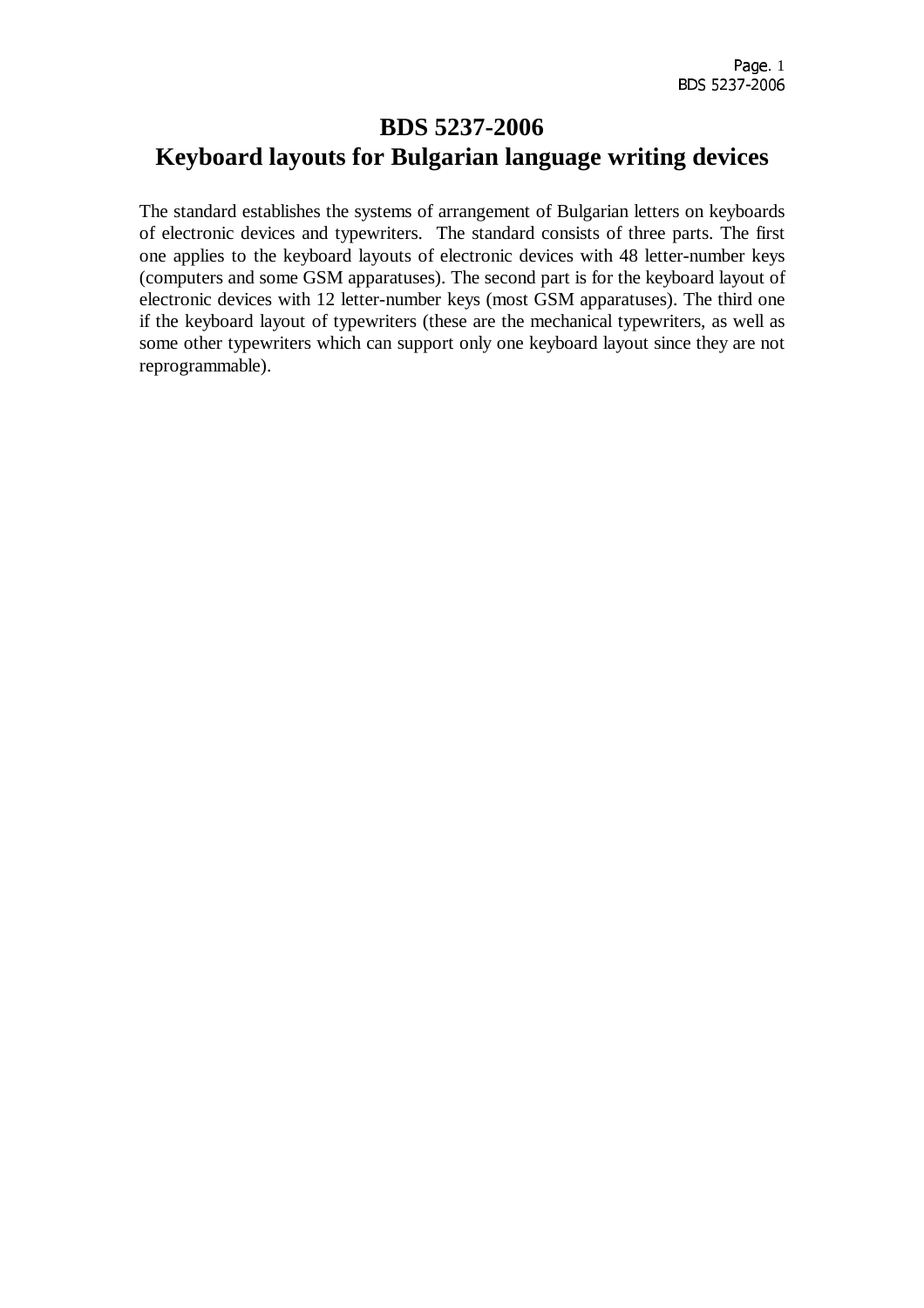#### **1. Keyboard layouts for electronic devices with 48 letter-number keys**

There are two standard layouts for the keyboard layouts for electronic devices with 48 letter-number keys – BDS и Phonetic. These layouts are respectively for the cases when the Bulgarian letters are written on the keys and when they are not. The electronic devices (i.e. their operating systems) must support both arrangements and provide to the consumer the opportunity to choose which of the two keyboard arrangements to use.

The Cyrillic letters are written on the keys under the BDS arrangement, while the Phonetic layout is not written on the keys because it correspond to the QWERTY layout of the Latin alphabet.

The following numeration of the keys is used:

a) Row one from the main block of letter-number keys with numbers: 192, 49, 50, 51, 52, 53, 54, 55, 56, 57, 48, 189, 187 (position from E00 to E12).

b) Row two from the main block of letter-number keys under row one bearing numbers: 81, 87, 69, 82, 84, 89, 85, 73, 79, 80, 219, 221 (position D01 to D12), where key 81 is shifted by half a key towards key 49 from the first row.

c) Row three from the main block of letter-number keys under row two bearing numbers: 65, 83, 68, 70, 71, 72, 74, 75, 76, 186, 222 (position C01 to C11), where key 65 is shifted to the left by one quarter of a key towards key 81 from the previous row.

d) Row four from the main block of letter-number keys under row three bearing numbers: 90, 88, 67, 86, 66, 78, 77, 188, 190, 191 (position B01 to B10), where key 90 is shifted to the left by half a key towards key 65 from the previous row.

NOTE 1: Key 220 is located in row four after the second Shift key, where with some keyboards key 220 may be located in row one after key 187 and with others – in row two after key 221.

NOTE 2: Some keyboards may have one additional sign (character) key located in the beginning of row four and the number used for it is 226 (position B00).

NOTE 3: The key located in the numeric keypad in the very far right on most computer keyboards and which serves for the input of decimal separator is given number 110.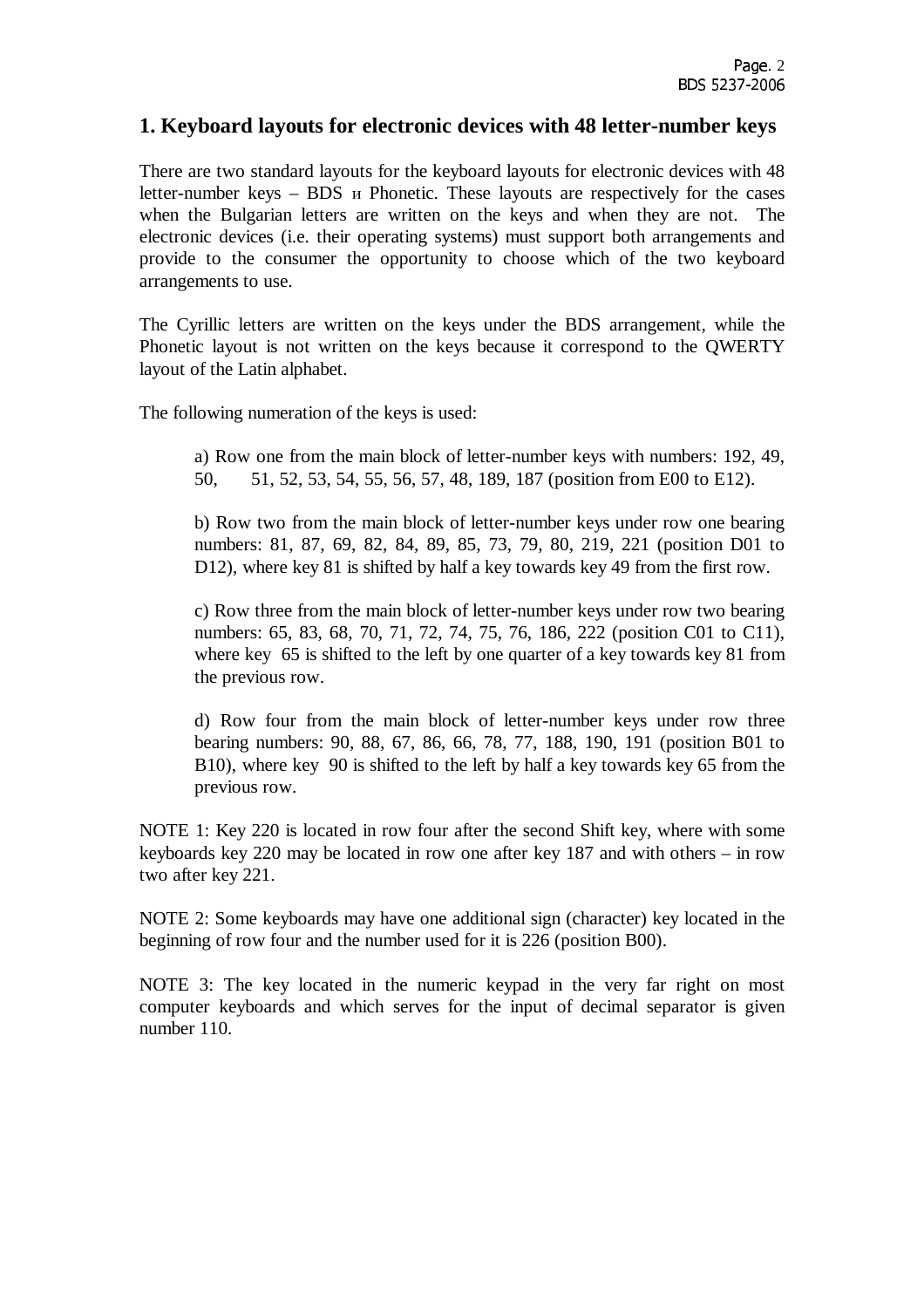## **1. 1. Keyboard layout after the BDS system**

The figure below shows the arrangement of the Bulgarian letters and the symbols  $\epsilon$ (Euro), № (number), § (paragraph), – (En dash) and the Bulgarian double inverted commas (opening and closing pairs) on the keys. The description is QWERTY based and covers only the keys with which there is difference between the QWERTY and the BDS standard.

| п.<br>$\%$<br>Nº<br>\$<br>€<br>$\widetilde{\phantom{m}}$<br>5<br>3<br>6<br>c<br>8<br>9<br>4<br>۰<br>$\blacksquare$ |                  |
|--------------------------------------------------------------------------------------------------------------------|------------------|
| E<br>Q<br>$\mathsf{R}$<br>ş<br>W<br>P<br>ы<br>U<br>O<br>3<br>v<br>Κ<br>C.<br>п<br>И<br>⊢<br>д                      |                  |
| ш<br>F<br>Ņ<br>G<br>S<br>D<br>Α<br>Н<br>ĸ<br>N<br>Ж<br>B<br>Я<br>Н<br>ч<br>M<br>A<br>O<br>b                        |                  |
| f† Shift<br>Shift<br>C<br>⇁<br>B<br>?<br>N<br>M<br>⋀<br>Й<br>Э<br>X<br>Ń<br>P<br>Ю<br>Б<br>Ъ<br>П<br>ന             | $\epsilon$<br>,, |
|                                                                                                                    |                  |

| Figure 1 – Keyboard layout after the BDS system |  |  |
|-------------------------------------------------|--|--|
|                                                 |  |  |

The BDS system for keyboard layout is described in Table 1 with the number of the key, its position, the symbols of the QWERTY arrangement, the symbol with pressed and non-pressed Shift key, with the sixteen-bit code of the symbol after Unicode, with pressed and non-pressed Shift key and the symbol in Caps Lock mode.

NOTE 1: Column five shows the action of the Caps Lock mode, where 'no' means that the key is non-active and 'inverts' means that in the Caps Lock mode without Shift there appears the symbol that would have appeared with Shift and vice versa.

NOTE 2: Column seven shows the action of the Caps Lock mode with the numbers of the respective symbols after Unicode, with or without Shift; here filled-in are only the rows for the keys with position numbers 65 and 81, by which only small letters are defined and in Caps Lock mode only the capital letters are output instead of inverting the two symbols or key 65 with Shift produces 'И' grave and Caps Lock mode shifts between small and capital 'И' grave and for the remaining keys the meaning is the same as in column five – the regular or the inverted.

NOTE 3: On marking the keyboard, the letter '*H*' grave must be written only once and if the keyboard does not have a 226 key the 'И' grave must be positioned on key 65 above 'Ь' and if the keyboard has a 226 key, the 'И' grave must be on this key only.

NOTE 4: On key 110, which acts like decimal point and is located in the numeric keypad in the very far right on most computer keyboards, this point is changed by a comma in the BDS arrangement.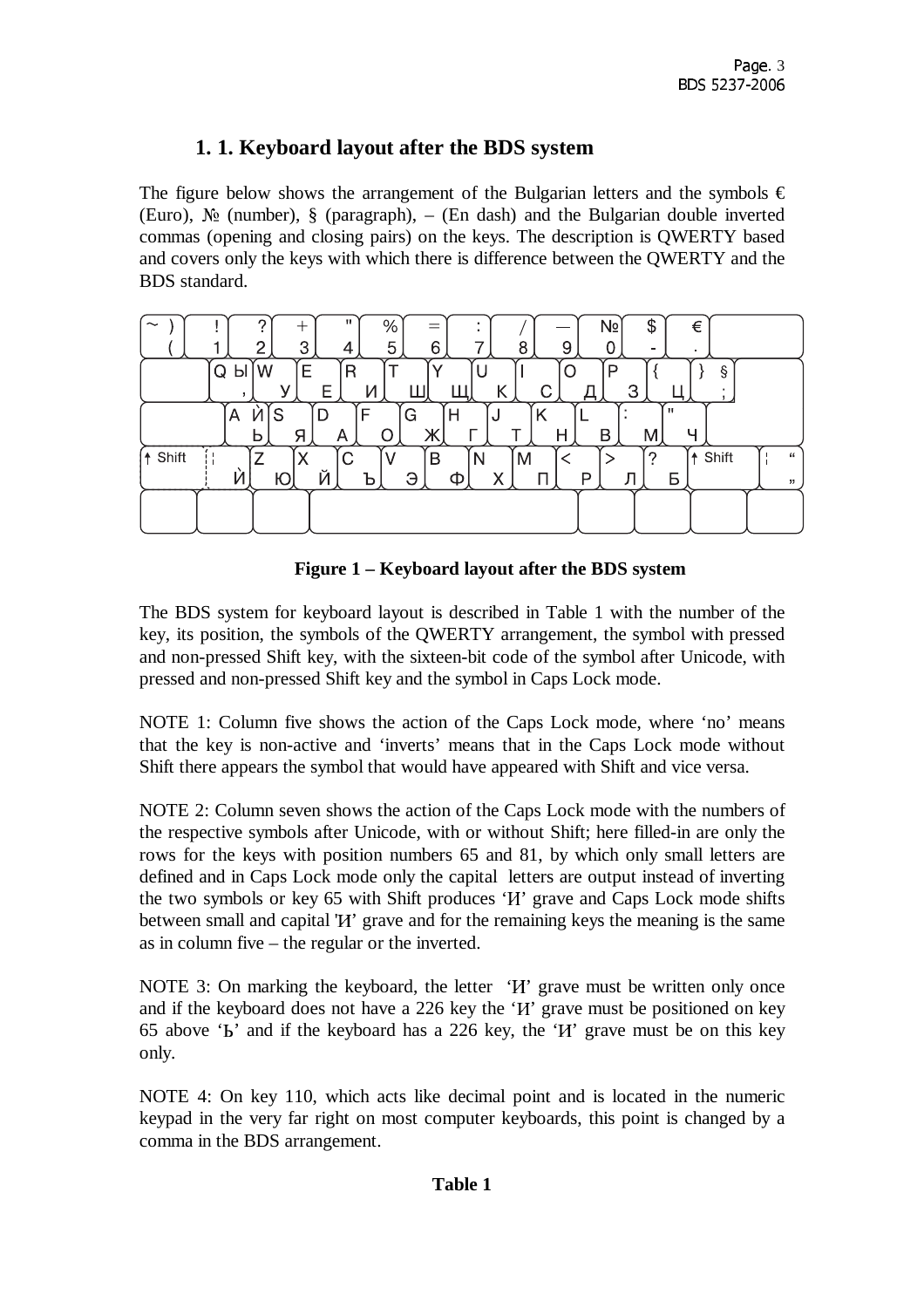| Number | Position         | <b>QWERTY</b> | <b>BDS</b>                                        | Caps Lock                 | Unicode (Shift)  | Caps Lock (Shift) |
|--------|------------------|---------------|---------------------------------------------------|---------------------------|------------------|-------------------|
| 48     | E10              | 0, )          | $0, N_2$                                          | no                        | $U+0030, U+2116$ |                   |
| 50     | E02              | $2, \omega$   | 2, ?                                              | no                        | U+0032, U+003F   |                   |
| 51     | E03              | 3, #          | $3, +$                                            | no                        | U+0033, U+002B   |                   |
| 52     | <b>E04</b>       | $4,$ \$       | 4, "                                              | no                        | $U+0034, U+0022$ |                   |
| 54     | E06              | $6,^{\prime}$ | $6, =$                                            | no                        | $U+0036, U+003D$ |                   |
| 55     | E07              | $7, \&$       | 7, :                                              | no                        | U+0037, U+003A   |                   |
| 56     | <b>E08</b>       | $8, *$        | 8, /                                              | no                        | U+0038, U+002F   |                   |
| 57     | E09              | 9, (          | $9, -$ (En Dash)                                  | no                        | $U+0039, U+2013$ |                   |
| 65     | C <sub>01</sub>  | a, A          | ь, и grave                                        | <b>b</b> , <i>H</i> grave | U+044C, U+045D   | U+042C, U+040D    |
| 66     | <b>B05</b>       | b, B          | $\phi$ , $\Phi$                                   | inverts                   | $U+0444, U+0424$ |                   |
| 67     | <b>B03</b>       | c, C          | $\underline{\mathbf{b}}, \ \overline{\mathbf{b}}$ | inverts                   | U+044A, U+042A   |                   |
| 68     | C <sub>03</sub>  | d, D          | a, A                                              | inverts                   | $U+0430, U+0410$ |                   |
| 69     | D <sub>0</sub> 3 | e, E          | e, E                                              | inverts                   | $U+0435, U+0415$ |                   |
| 70     | C <sub>04</sub>  | f, F          | 0, 0                                              | inverts                   | U+043E, U+041E   |                   |
| 71     | C <sub>05</sub>  | $g$ , G       | ж, Ж                                              | inverts                   | $U+0436, U+0416$ |                   |
| 72     | C <sub>06</sub>  | h, H          | $\Gamma, \Gamma$                                  | inverts                   | $U+0433, U+0413$ |                   |
| 73     | <b>D08</b>       | i, I          | c, C                                              | inverts                   | U+0441, U+0421   |                   |
| 74     | CO7              | j, J          | T, T                                              | inverts                   | U+0442, U+0422   |                   |
| 75     | C <sub>08</sub>  | k, K          | н, $H$                                            | inverts                   | U+043D, U+041D   |                   |
| 76     | C <sub>09</sub>  | l, L          | B, B                                              | inverts                   | $U+0432, U+0412$ |                   |
| 77     | <b>B07</b>       | m, M          | $\pi$ , $\Pi$                                     | inverts                   | U+043F, U+041F   |                   |
| 78     | <b>B06</b>       | n, N          | x, X                                              | inverts                   | $U+0445, U+0425$ |                   |
| 79     | D <sub>09</sub>  | 0, 0          | д, Д                                              | inverts                   | $U+0434, U+0414$ |                   |
| 80     | D <sub>10</sub>  | p, P          | 3, 3                                              | inverts                   | $U+0437, U+0417$ |                   |
| 81     | D <sub>01</sub>  | q, Q          | $, : $ ы                                          | , : <b>bl</b>             | U+002C, U+044B   | U+002C, U+042B    |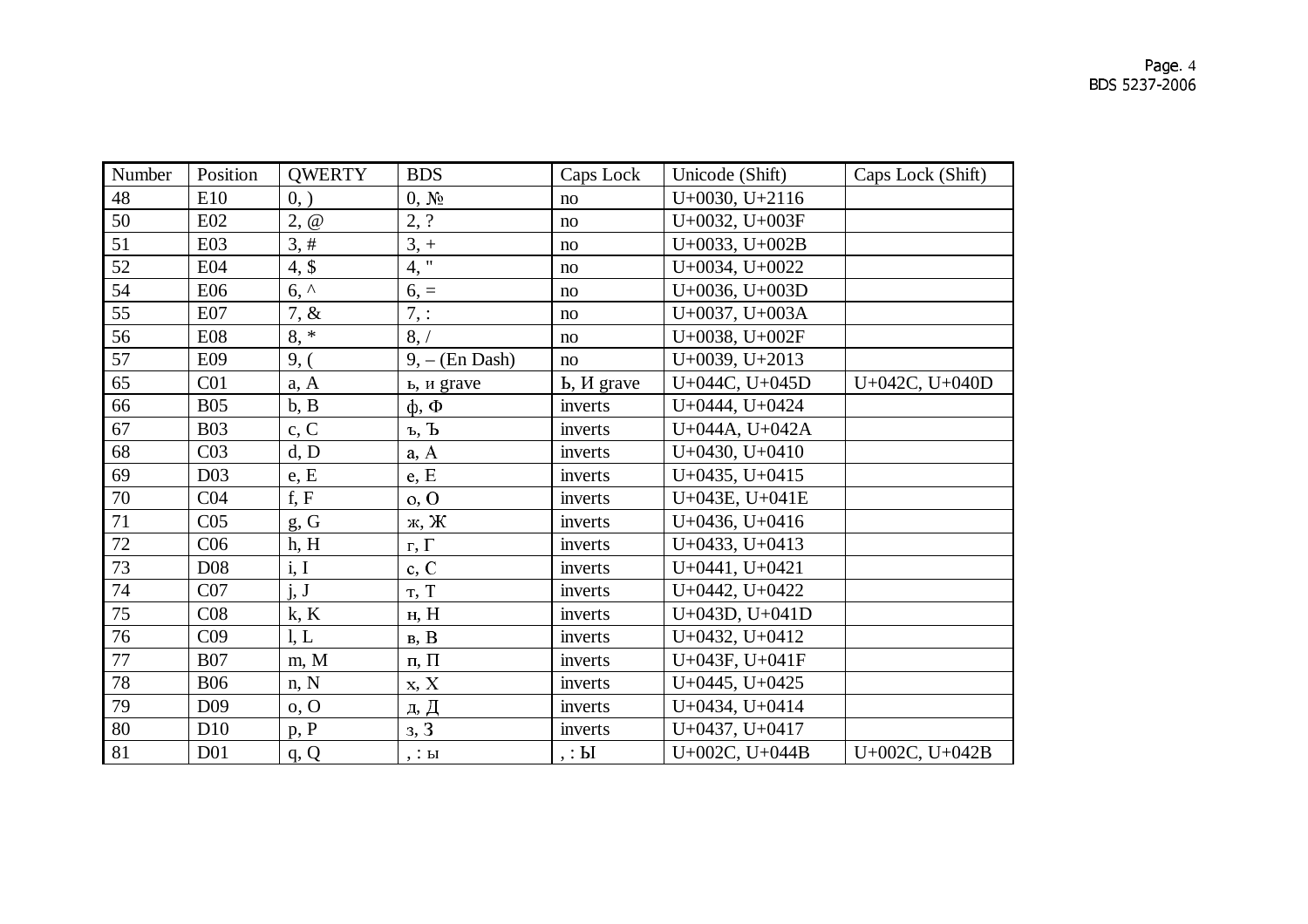# Page. 5<br>BDS 5237-2006

| 82  | D <sub>04</sub>          | r, R                                                | и, И                          | inverts | $U+0438, U+0418$ |  |
|-----|--------------------------|-----------------------------------------------------|-------------------------------|---------|------------------|--|
| 83  | C <sub>02</sub>          | s, S                                                | R, R                          | inverts | U+044F, U+042F   |  |
| 84  | D <sub>05</sub>          | t, T                                                | ш, Ш                          | inverts | $U+0448, U+0428$ |  |
| 85  | D <sub>07</sub>          | u, U                                                | K, K                          | inverts | U+043A, U+041A   |  |
| 86  | <b>B04</b>               | v, V                                                | $\theta$ , $\theta$           | inverts | U+044D, U+042D   |  |
| 87  | D <sub>02</sub>          | w, W                                                | y, <i>y</i>                   | inverts | $U+0443, U+0423$ |  |
| 88  | <b>B02</b>               | x, X                                                | й, Й                          | inverts | $U+0439, U+0419$ |  |
| 89  | D <sub>06</sub>          | y, Y                                                | щ, Щ                          | inverts | $U+0449, U+0429$ |  |
| 90  | <b>B01</b>               | z, Z                                                | ю, Ю                          | inverts | U+044E, U+042E   |  |
| 110 | $\overline{\phantom{a}}$ |                                                     |                               | no      | $U+002C$         |  |
| 186 | C10                      | $\frac{1}{2}$ , :                                   | M, M                          | inverts | U+043C, U+041C   |  |
| 187 | E12                      | $=, +$                                              | $\cdot, \in$                  | no      | U+002E, U+20AC   |  |
| 188 | <b>B08</b>               | , : $<\,$                                           | p, P                          | inverts | $U+0440, U+0420$ |  |
| 189 | E11                      | $\overline{\phantom{a}}$ , $\overline{\phantom{a}}$ | $-$ , \$                      | no      | U+002D, U+0024   |  |
| 190 | <b>B09</b>               | .,                                                  | л, Л                          | inverts | $U+043B, U+041B$ |  |
| 191 | <b>B10</b>               | $/$ , ?                                             | 6, E                          | inverts | $U+0431, U+0411$ |  |
| 192 | E00                      | $\hat{\phantom{a}}$<br>$\cdot$ $\sim$               | (, )                          | no      | $U+0028, U+0029$ |  |
| 219 | D11                      | [, {                                                | ц, Ц                          | inverts | $U+0446, U+0426$ |  |
| 220 |                          | \,                                                  | $\zeta$ $\zeta$<br>, ,        | no      | U+201E, U+201C   |  |
| 221 | D <sub>12</sub>          | $\vert, \vert$                                      | $\frac{1}{2}$ , $\frac{8}{5}$ | no      | U+003B, U+00A7   |  |
| 222 | C11                      | $1 - 11$<br>$\cdot$                                 | ч, Ч                          | inverts | $U+0447, U+0427$ |  |
| 226 | <b>B00</b>               | ۱,                                                  | и grave, <i>И</i> grave       | inverts | U+045D, U+040D   |  |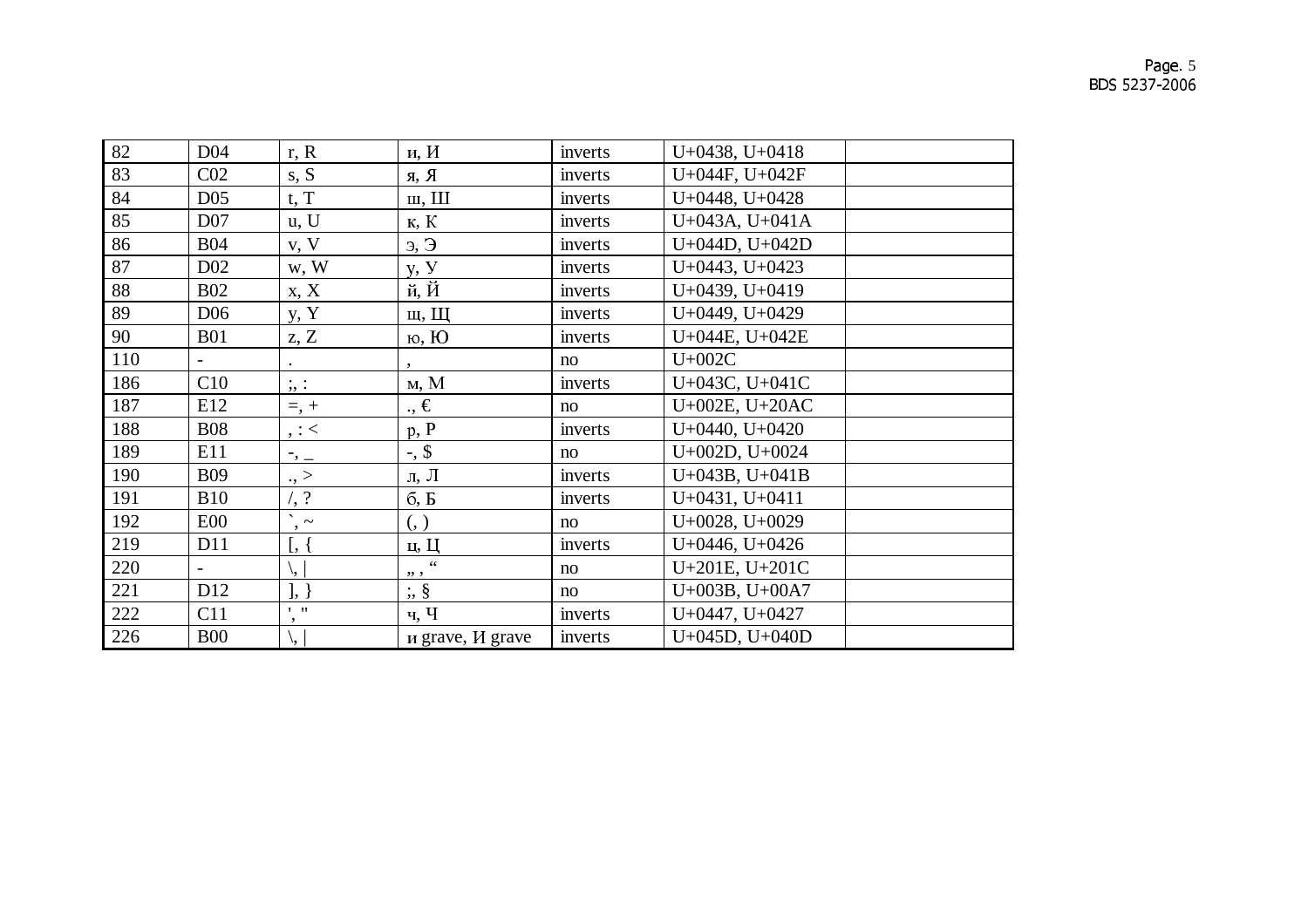## **1. 2. Keyboard layout after the Phonetic system**

The figure below shows the arrangement of the Bulgarian letters and the symbols  $\epsilon$ (Euro), № (number), § (paragraph), – (En dash) and the Bulgarian double inverted commas (opening and closing pairs) on the keys. The description is QWERTY based and covers only the keys with which there is difference between the QWERTY and the Phonetic standard.

| Nº<br>ş<br>€<br>3<br>5<br>6<br>–<br>9<br>C<br>8<br>Ю<br>4<br>-                                                                             |            |
|--------------------------------------------------------------------------------------------------------------------------------------------|------------|
| W<br>Е<br>Q<br>R<br>P<br>U<br>P<br>Я<br>И<br>ν<br>г<br>╘<br>ь                                                                              |            |
| S<br>F<br>D<br>Η<br>G<br>Κ<br>A<br>N<br>Й<br>Χ<br>Κ<br>Л<br>С<br>Ф<br>Α<br>−                                                               |            |
| $\mathsf{C}$<br><b>↑ Shift</b><br>⇁<br>B<br>"<br>M<br>N<br>$\ddot{\bullet}$<br>∧<br>,,<br>Ņ<br>3<br>B<br>V<br>Б<br>Η<br>M<br>л<br>л.<br>zr | Shift<br>и |
|                                                                                                                                            |            |

**Figure 2 – Keyboard layout after the Phonetic system** 

The Phonetic system for keyboard layout is described in Table 2 with the number of the key, its position, the symbols of the QWERTY arrangement, the symbol with pressed and non-pressed Shift key, with the sixteen-bit code of the symbol after Unicode, with pressed and non-pressed Shift key and the symbol in Caps Lock mode.

NOTE 1: Column five shows the action of the Caps Lock mode, where 'no' means that the key is non-active and 'inverts' means that in the Caps Lock mode without Shift there appears the symbol that would have appeared with Shift and vice versa.

NOTE 2: Column seven shows the action of the Caps Lock mode with the numbers of the respective symbols after Unicode, with or without Shift; here filled-in are only the rows for the key with position number 220, by which only small letters are defined and in Caps Lock mode only the capital letters are output instead of inverting the two symbols or key 220 with Shift produces '*H*' grave and Caps Lock mode shifts between small and capital '*H*' grave and for the remaining keys the meaning is the same as in column five – the regular or the inverted.

NOTE 3: On key 110, which acts like decimal point and is located in the numeric keypad in the very far right on most computer keyboards, this point is changed by a comma in the Phonetic arrangement.

#### **Table 2**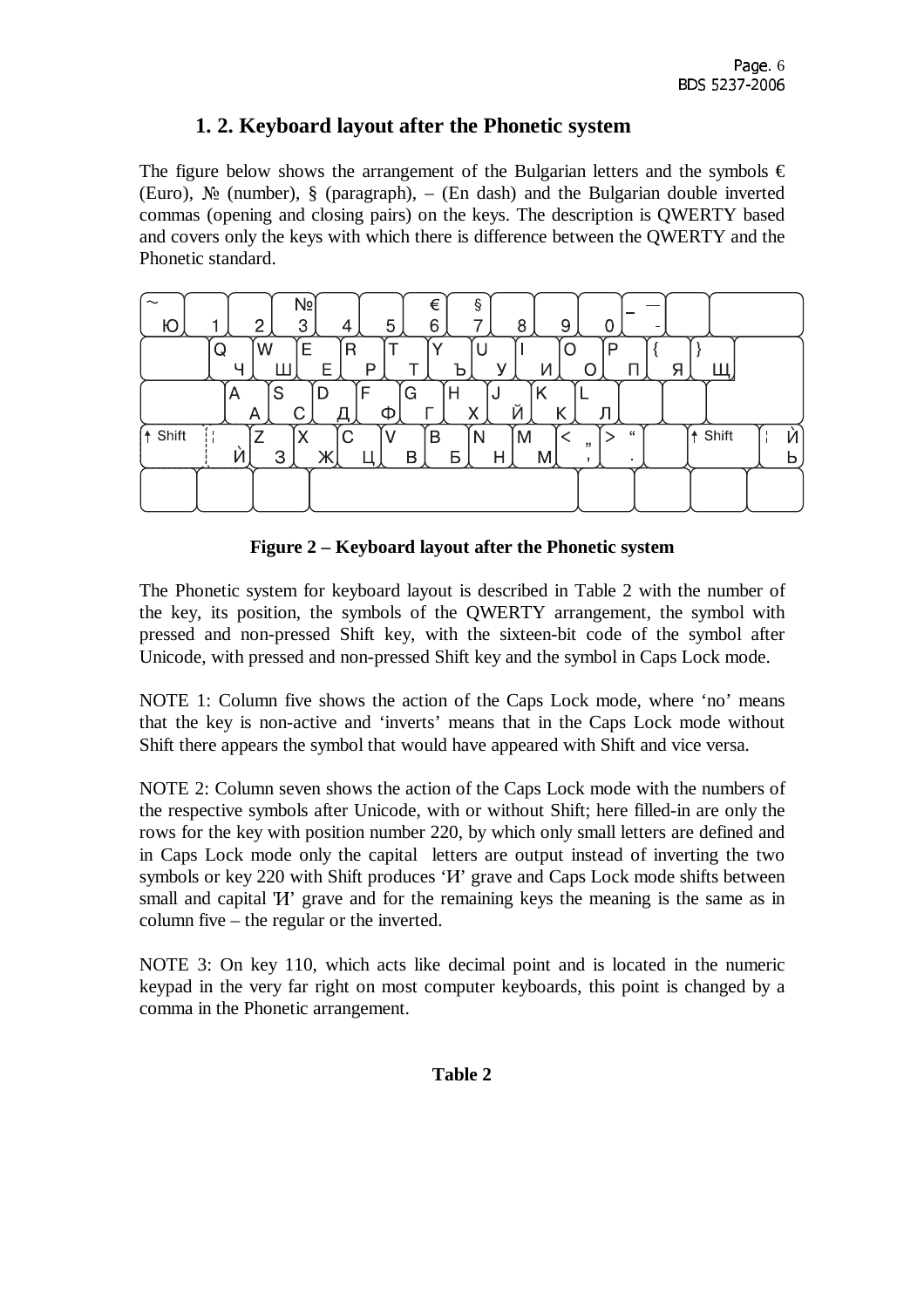| Number | Position         | <b>QWERTY</b> | Phonetic          | Caps Lock | Unicode символи     | Unicode - Caps Lock |
|--------|------------------|---------------|-------------------|-----------|---------------------|---------------------|
| 51     | <b>E03</b>       | 3, #          | 3, M <sub>2</sub> | no        | $U+0033, U+2116$    |                     |
| 54     | E06              | $6,^{\wedge}$ | $6, \in$          | no        | U+0036, U+20AC      |                     |
| 55     | E07              | $7, \&$       | $7, \S$           | no        | U+0037, U+00A7      |                     |
| 65     | C <sub>01</sub>  | a, A          | a, A              | inverts   | $U+0430, U+0410$    |                     |
| 66     | <b>B05</b>       | b, B          | 6, B              | inverts   | $U+0431, U+0411$    |                     |
| 67     | <b>B03</b>       | c, C          | ц, Ц              | inverts   | $U+0446, U+0426$    |                     |
| 68     | C <sub>03</sub>  | d, D          | д, Д              | inverts   | $U+0434, U+0414$    |                     |
| 69     | D03              | e, E          | e, E              | inverts   | $U+0435, U+0415$    |                     |
| 70     | C <sub>04</sub>  | f, F          | $\phi$ , $\Phi$   | inverts   | $U+0444, U+0424$    |                     |
| 71     | C <sub>05</sub>  | g, G          | г, $\Gamma$       | inverts   | $U+0433, U+0413$    |                     |
| 72     | C <sub>06</sub>  | h, H          | x, X              | inverts   | $U+0445, U+0425$    |                     |
| 73     | D <sub>08</sub>  | i, I          | и, И              | inverts   | $U+0438, U+0418$    |                     |
| 74     | CO7              | i, J          | й, Й              | inverts   | $U+0439, U+0419$    |                     |
| 75     | C <sub>08</sub>  | k, K          | к, К              | inverts   | $U+043A, U+041A$    |                     |
| 76     | C <sub>09</sub>  | l, L          | л, Л              | inverts   | $U+043B, U+041B$    |                     |
| 77     | <b>B07</b>       | m, M          | M, M              | inverts   | U+043C, U+041C      |                     |
| 78     | <b>B06</b>       | n, N          | н, H              | inverts   | U+043D, U+041D      |                     |
| 79     | D <sub>0</sub> 9 | 0, 0          | 0, 0              | inverts   | U+043E, U+041E      |                     |
| 80     | D10              | p, P          | $\Pi$ , $\Pi$     | inverts   | U+043F, U+041F      |                     |
| 81     | D <sub>01</sub>  | q, Q          | ч, Ч              | inverts   | $U+0447, U+0427$    |                     |
| 82     | D <sub>04</sub>  | r, R          | p, P              | inverts   | $U+0440, U+0420$    |                     |
| 83     | CO <sub>2</sub>  | s, S          | c, C              | inverts   | $U+0441, U+0421$    |                     |
| 84     | D <sub>05</sub>  | t, T          | T, T              | inverts   | $U+0442, U+0422$    |                     |
| 85     | D <sub>07</sub>  | u, U          | y, <i>y</i>       | inverts   | $U+0443, U+0423$    |                     |
| 86     | <b>B04</b>       | v, V          | B, B              | inverts   | $U+0432, U+0412$    |                     |
| 87     | D <sub>02</sub>  | w, W          | ш, Ш              | inverts   | $U+0448$ , $U+0428$ |                     |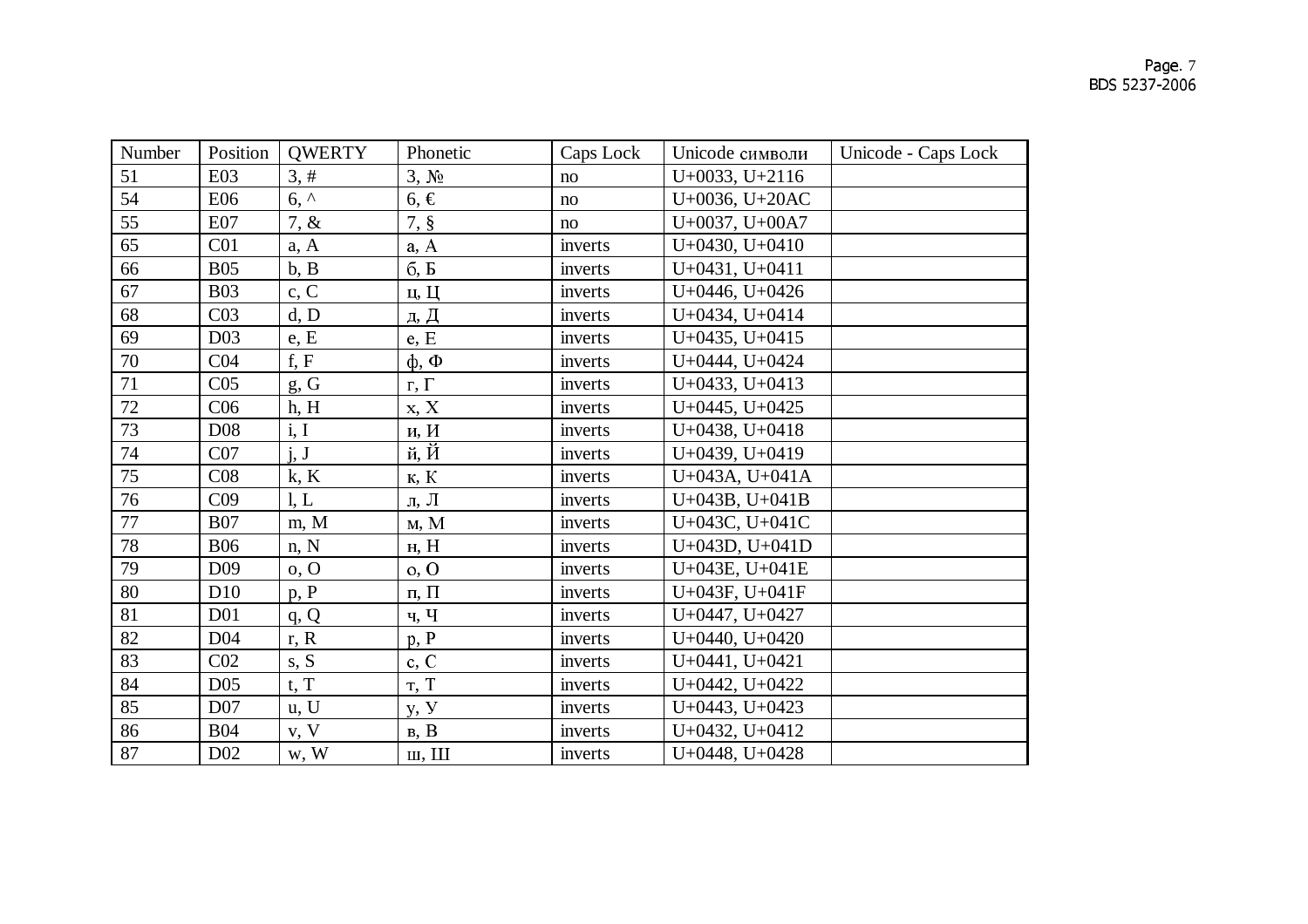| 88  | <b>B02</b>               | x, X                           | ж, Ж                        | inverts         | $U+0436, U+0416$ |                  |
|-----|--------------------------|--------------------------------|-----------------------------|-----------------|------------------|------------------|
| 89  | D <sub>06</sub>          | y, Y                           | $\mathbf{b}, \mathbf{b}$    | inverts         | U+044A, U+042A   |                  |
| 90  | <b>B01</b>               | z, Z                           | 3, 3                        | inverts         | $U+0437, U+0417$ |                  |
| 110 |                          | $\bullet$                      |                             | no              | $U+002C$         |                  |
| 188 | <b>B08</b>               | , :                            | , . , ,                     | inverts         | U+002C, U+201E   |                  |
| 189 | E11                      | $^{-}$ , $-$                   | (En Dash)<br>$-,-$          | no              | $U+002D, U+2013$ |                  |
| 190 | <b>B09</b>               | .,                             | $\epsilon$ $\epsilon$<br>., | inverts         | U+002E, U+201C   |                  |
| 192 | E00                      | $\sim$                         | ю, Ю                        | inverts         | U+044E, U+042E   |                  |
| 219 | D11                      | $\left[\right, \left. \right]$ | я, Я                        | inverts         | U+044F, U+042F   |                  |
| 220 | $\overline{\phantom{a}}$ | ۱,                             | ь, и grave                  | $b$ , $M$ grave | U+044C, U+045D   | $U+042C, U+040D$ |
| 221 | D <sub>12</sub>          | $], \}$                        | щ, Щ                        | inverts         | $U+0449, U+0429$ |                  |
| 226 | <b>B00</b>               | \,                             | и grave, <i>И</i> grave     | inverts         | $U+045D, U+040D$ |                  |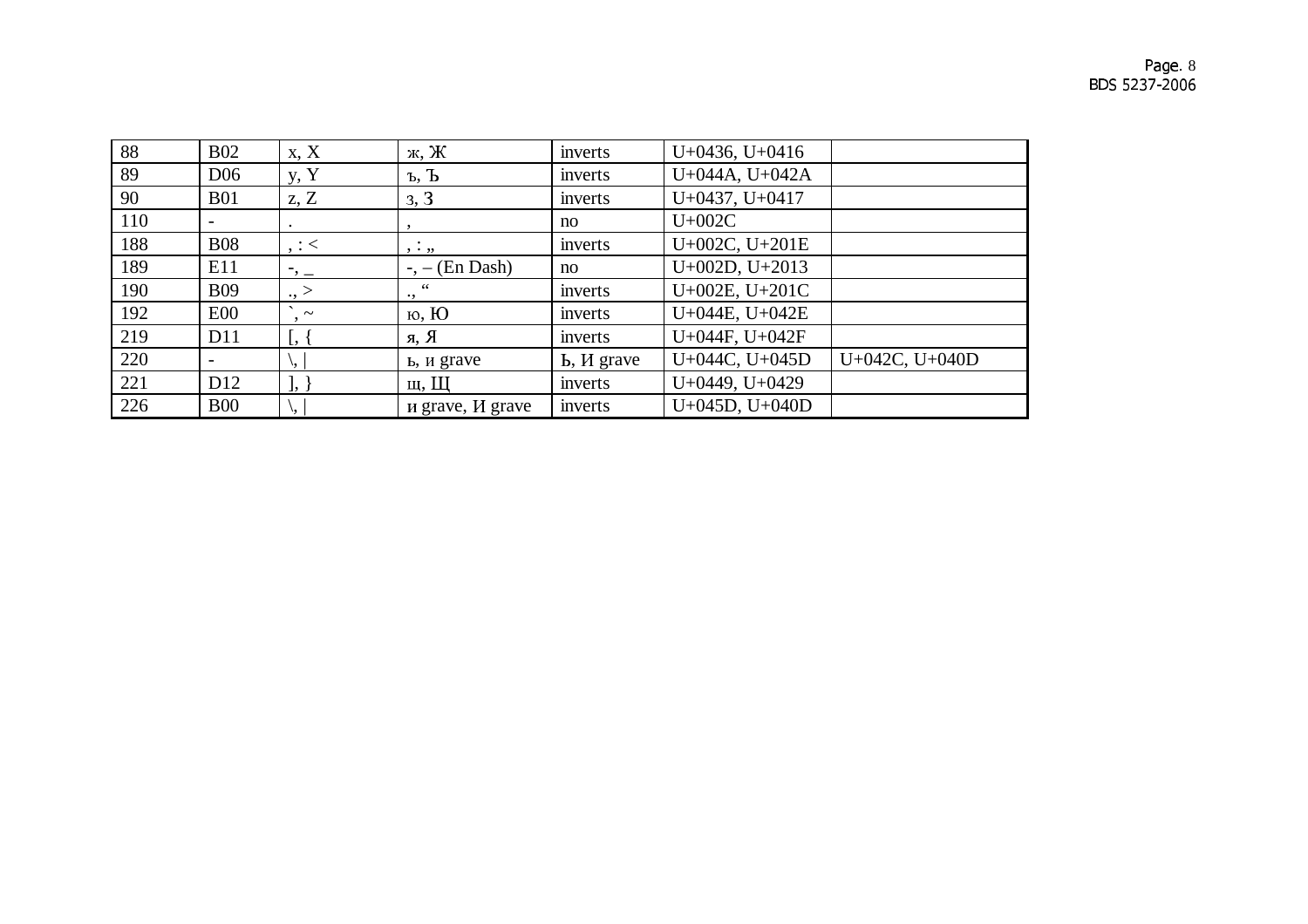#### **2. Keyboard layouts for electronic devices with 12 sign (character) keys**

There are two standard arrangements for the electronic devices with 12 sign (character) keys, i.e. Alphabetic and Phonetic. These layouts are respectively for the cases when the Bulgarian letters are written on the keys and when they are not. The electronic devices (i.e. their operating systems) must support both arrangements and provide to the consumer the opportunity to choose which of the two keyboard arrangements to use.

The Cyrillic alphabet is written on the keys under the Alphabetic arrangement, while the Phonetic layout is not written on the keys because it is located with the help of the Latin alphabet.

Both layouts are presented in tables, which show how the Bulgarian letters are arranged on the keys 2 to 9. Column three and four of the tables presents the numbers of the respective Bulgarian letters after Unicode. The Latin letters, which are on the respective key, are given in the last column.

There are three or four letters on each key. Their sequence is of material importance since the first appears on the first keystroke of the respective key, the second on the second and so on.

The standard does not apply for the functions of the service keys of the electronic devices but only determines the arrangement of the letters on the sign (character) keys.

|             | <b>ABC</b>     | <b>DEF</b>  |
|-------------|----------------|-------------|
|             | $\overline{2}$ | 3           |
|             | АБВГ           | <b>ДЕЖЗ</b> |
| <b>GHI</b>  | <b>JKL</b>     | <b>MNO</b>  |
| 4           | 5              | 6           |
| ИЙКЛ        | МНОП           | <b>PCTY</b> |
| <b>PQRS</b> | <b>TUV</b>     | <b>WXYZ</b> |
|             | 8              | 9           |
| ФХЦЧ        | ШЩЪЬ           | ЮЯ          |
| $\star$     |                | #           |

**Figure 3 Keyboard layout – "Alphabetic"** 

|             | <b>ABC</b>     | <b>DEF</b>  |
|-------------|----------------|-------------|
|             | $\overline{2}$ | 3           |
|             | АБЦЯ           | ДЕФ         |
| <b>GHI</b>  | <b>JKL</b>     | <b>MNO</b>  |
| 4           | 5              | 6           |
| ГХИ         | ЙКЛЬ           | МНОЩ        |
| <b>PQRS</b> | <b>TUV</b>     | <b>WXYZ</b> |
|             | 8              |             |
| ПЧРС        | <b>TYBIO</b>   | ШЖЪЗ        |
| $\star$     |                | #           |
|             |                |             |

**Figure 4 Keyboard layout – "Phonetic"**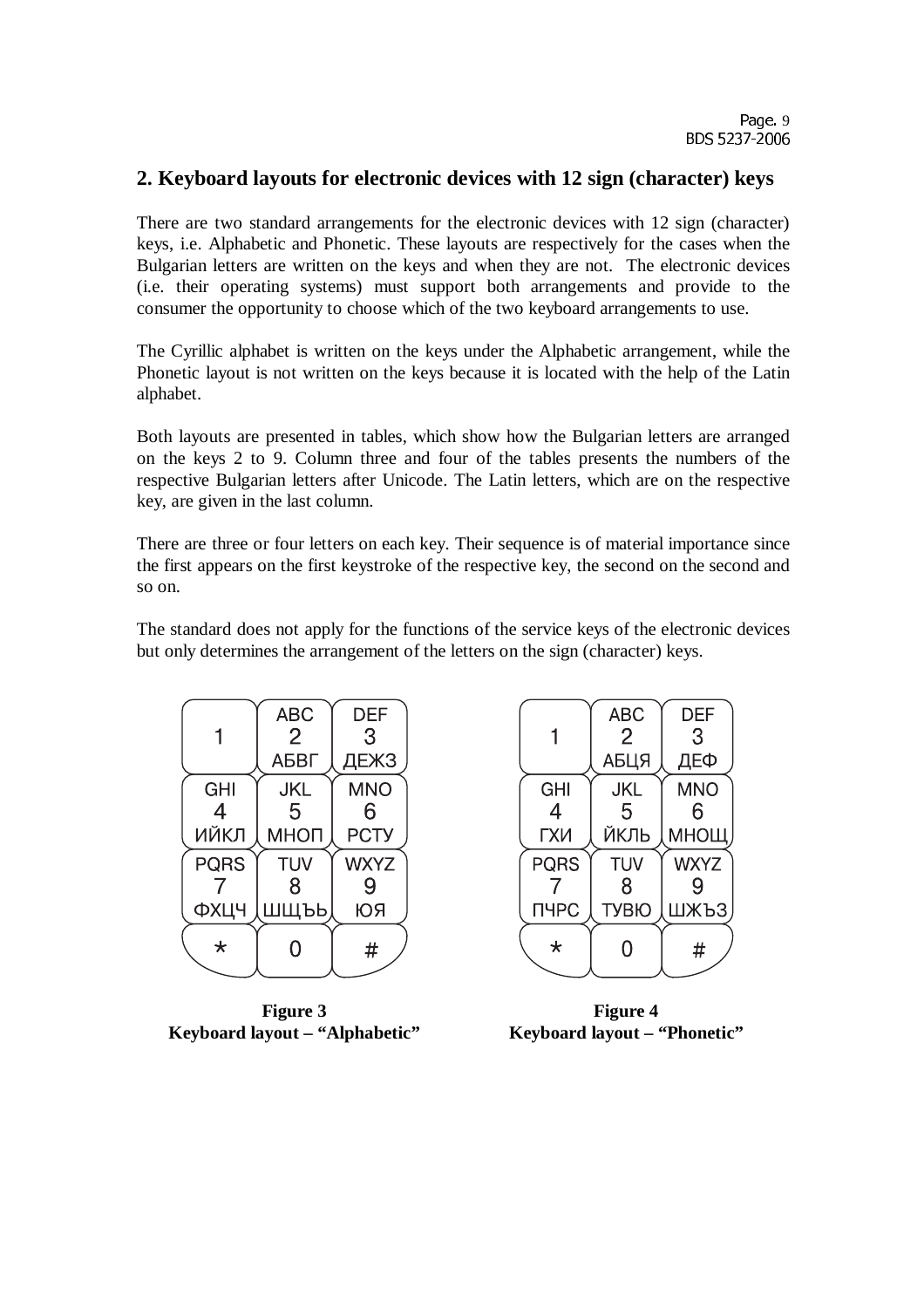| Key            | Position        | Bulgarian<br>Letters | Unicode - small                         | Unicode - capital                       | Latin<br>Letters |
|----------------|-----------------|----------------------|-----------------------------------------|-----------------------------------------|------------------|
| $\overline{2}$ | D <sub>52</sub> | абвг                 | $U+0430, U+0431,$<br>$U+0432, U+0433$   | $U+0410, U+0411,$<br>$U+0412, U+0413$   | abc              |
| 3              | D <sub>53</sub> | дежз                 | $U+0434, U+0435,$<br>U+0436, U+0437     | $U+0414, U+0415,$<br>$U+0416, U+0417$   | def              |
| $\overline{4}$ | C <sub>51</sub> | ийкл                 | $U+0438$ , $U+0439$ ,<br>U+043A, U+043B | $U+0418$ , $U+0419$ ,<br>U+041A, U+041B | ghi              |
| 5              | C <sub>52</sub> | МНОП                 | $U+043C$ , $U+043D$ ,<br>U+043E, U+043F | U+041C, U+041D,<br>U+041E, U+041F       | jkl              |
| 6              | C <sub>53</sub> | рсту                 | U+0440, U+0441,<br>U+0442, U+0443       | $U+0420, U+0421,$<br>$U+0422, U+0423$   | mno              |
|                | <b>B51</b>      | фхцч                 | $U+0444$ , $U+0445$ ,<br>U+0446, U+0447 | $U+0424, U+0425,$<br>U+0426, U+0427     | pqrs             |
| 8              | <b>B52</b>      | ШЩЪЬ                 | U+0448, U+0449,<br>U+044A, U+044C       | U+0428, U+0429,<br>U+042A, U+042C       | tuv              |
| 9              | <b>B53</b>      | ЮЯ                   | U+044E, U+044F                          | U+042E, U+042F                          | <b>WXVZ</b>      |

Table 3 - "Alphabetic"

### Table 4 - "Phonetic"

| Key            | Position        | Bulgarian | Unicode - small       | Unicode - capital     | Latin   |
|----------------|-----------------|-----------|-----------------------|-----------------------|---------|
|                |                 | Letters   |                       |                       | Letters |
| $\overline{2}$ | D <sub>52</sub> | абця      | $U+0430, U+0431,$     | $U+0410, U+0411,$     | abc     |
|                |                 |           | U+0446, U+044F        | U+0426, U+042F        |         |
| 3              | D <sub>53</sub> | деф       | $U+0434, U+0435,$     | $U+0414$ , $U+0415$ , | def     |
|                |                 |           | $U+0444$              | $U + 0424$            |         |
| $\overline{4}$ | C <sub>51</sub> | ГХИ       | $U+0433, U+0445,$     | $U+0413$ , $U+0425$ , | ghi     |
|                |                 |           | $U+0438$              | $U+0418$              |         |
| 5              | C <sub>52</sub> | йкль      | U+0439, U+043A,       | U+0419, U+041A,       | jkl     |
|                |                 |           | U+043B, U+044C        | U+041B, U+042C        |         |
| 6              | C <sub>53</sub> | МНОЩ      | U+043C, U+043D,       | U+041C, U+041D,       | mno     |
|                |                 |           | U+043E, U+0449        | U+041E, U+0429        |         |
|                | <b>B51</b>      |           | U+043F, U+0447,       | U+041F, U+0427,       |         |
|                |                 | пчрс      | U+0440, U+0441        | $U+0420, U+0421$      | pqrs    |
| 8              | <b>B52</b>      |           | $U+0442$ , $U+0443$ , | $U+0422, U+0423,$     | tuv     |
|                |                 | ТУВЮ      | U+0432, U+044E        | U+0412, U+042E        |         |
| 9              | <b>B53</b>      |           | $U+0448$ , $U+0436$ , | $U+0428$ , $U+0416$ , |         |
|                |                 | ШЖЪЗ      | U+044A, U+0437        | U+042A, U+0417        | WXYZ    |